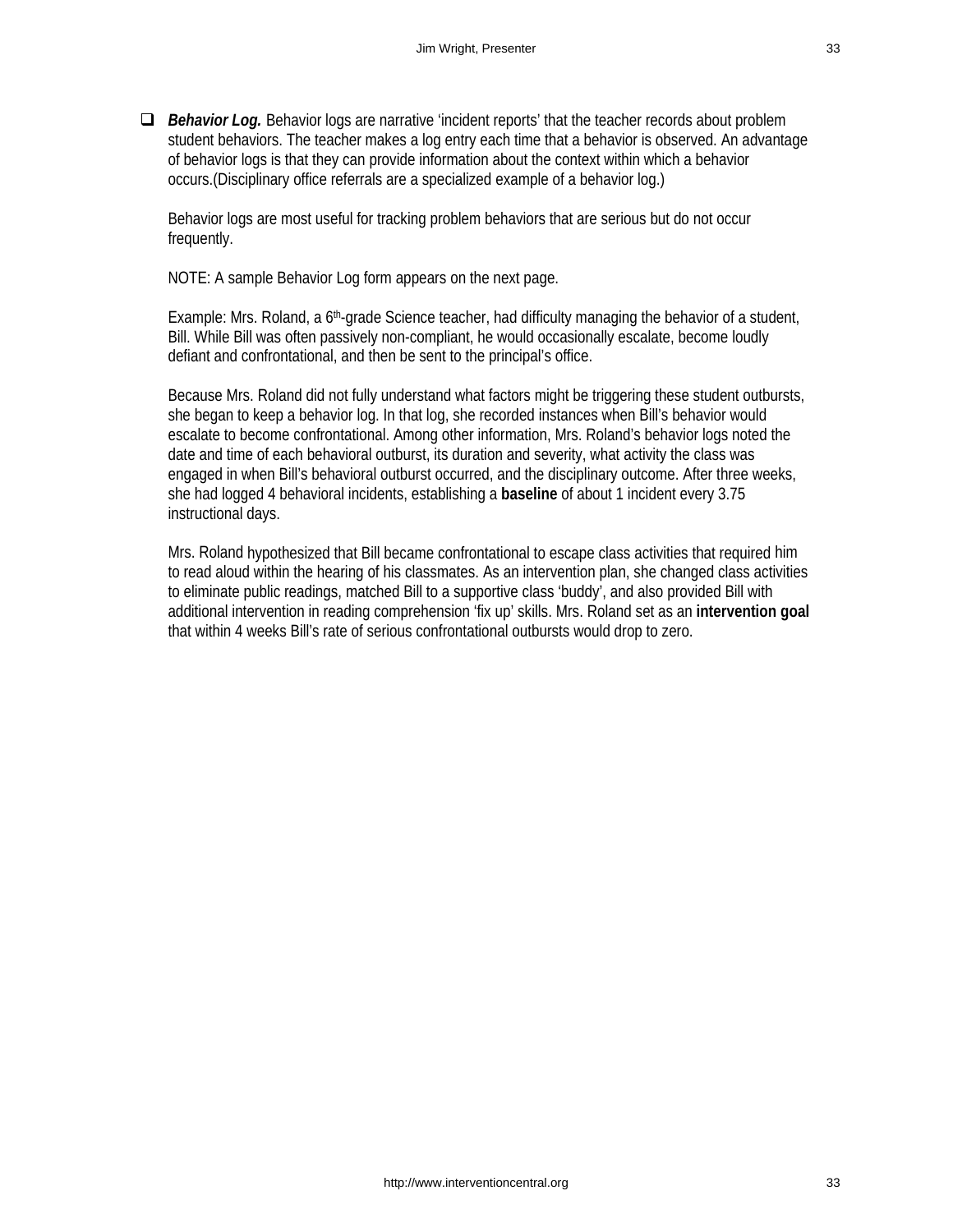## Behavior Log & Student Behavioral Scatterplot

Directions: Record each incident of problem student behavior in the behavior log below.

| Time: ___; ___ a.m./p.m. Date: ___/ __/ ___ Location: ___________________________                              |  |                                                          |   |  |  |  |  |  |
|----------------------------------------------------------------------------------------------------------------|--|----------------------------------------------------------|---|--|--|--|--|--|
| Brief narrative of incident (including persons involved, scheduled activity, triggering event(s), outcome(s)); |  |                                                          |   |  |  |  |  |  |
|                                                                                                                |  |                                                          |   |  |  |  |  |  |
|                                                                                                                |  |                                                          |   |  |  |  |  |  |
| How long did this incident last? _________ mins                                                                |  |                                                          |   |  |  |  |  |  |
| How severe was the behavior in the incident?                                                                   |  | $\mathfrak{p}$<br>Not Severe Somewhat Severe Very Severe | 3 |  |  |  |  |  |

| Brief narrative of incident (including persons involved, scheduled activity, triggering event(s), outcome(s)); |                                                                                    |  |  |  |  |  |  |  |
|----------------------------------------------------------------------------------------------------------------|------------------------------------------------------------------------------------|--|--|--|--|--|--|--|
|                                                                                                                |                                                                                    |  |  |  |  |  |  |  |
|                                                                                                                |                                                                                    |  |  |  |  |  |  |  |
|                                                                                                                |                                                                                    |  |  |  |  |  |  |  |
| How long did this incident last? _________ mins                                                                |                                                                                    |  |  |  |  |  |  |  |
| How severe was the behavior in the incident?                                                                   | $\overline{2}$<br>$\sim$ 1 $\sim$ 1<br>3<br>Not Severe Somewhat Severe Very Severe |  |  |  |  |  |  |  |